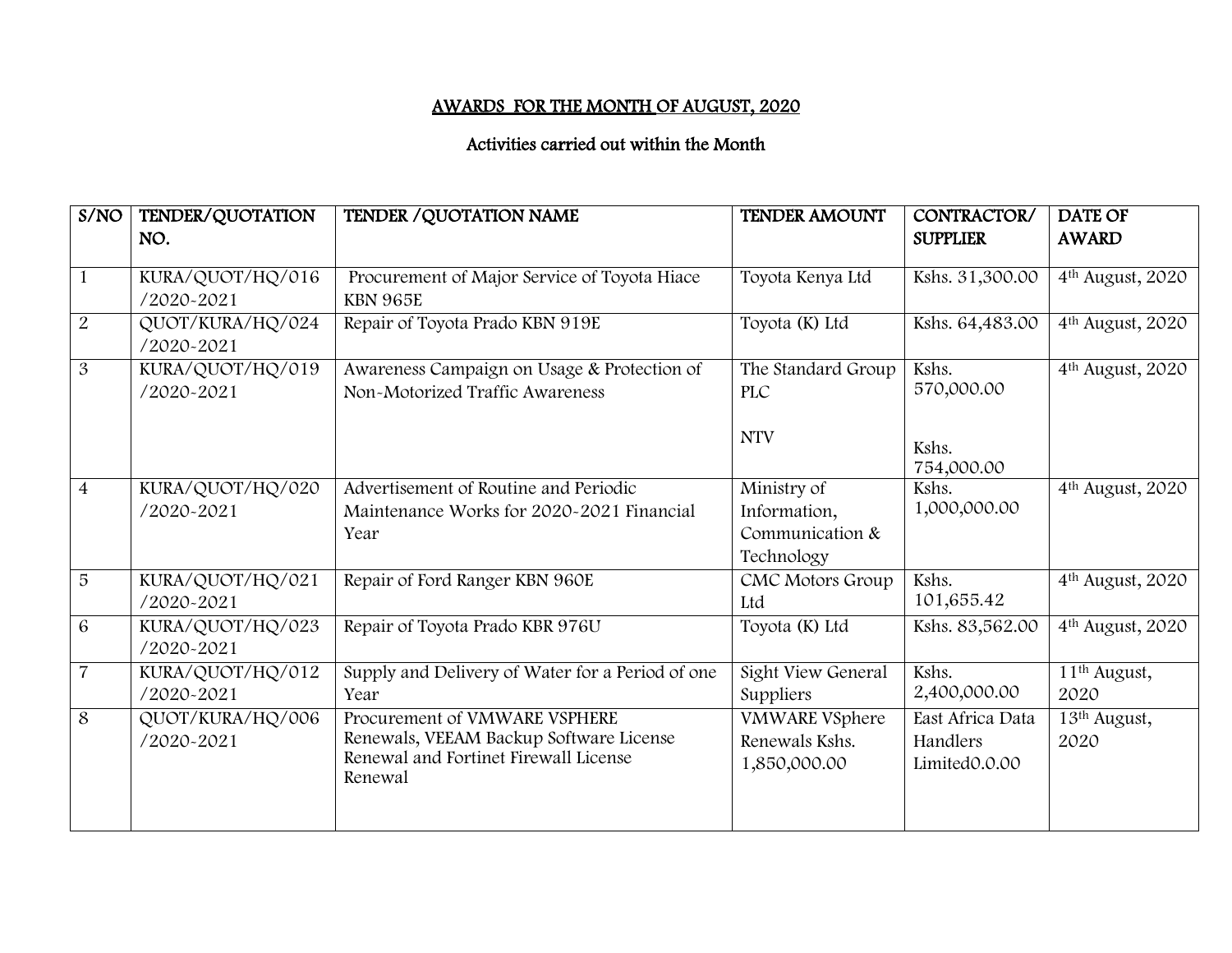| $\overline{9}$ | QUOT/KURA/HQ/028<br>/2020-2021       | Advertisement of Registration of Suppliers,<br>Supply and Delivery of Various Office<br>Stationary FY 2020-2021, Acquisition of<br>Assets, (Desktop + UPS) and Consultancy<br>Services for Risk Assessment, Occupational<br>Service for Risk Assessment, Occupational<br>Health and Safety, and Fire Audits FY 2019-<br>2020 | Ministry of<br>Information<br>Communications &<br>Technology | Kshs.<br>250,000.00 | 13th August,<br>2020             |
|----------------|--------------------------------------|------------------------------------------------------------------------------------------------------------------------------------------------------------------------------------------------------------------------------------------------------------------------------------------------------------------------------|--------------------------------------------------------------|---------------------|----------------------------------|
| 10             | KURA/QUOT/HQ/004<br>/2020-2021       | Procurement of Car Tyres                                                                                                                                                                                                                                                                                                     | Nkuutai Enterprises                                          | Kshs.<br>116,000.00 | 13th August,<br>2020             |
| 11             | KURA/QUOT/HQ/035<br>/2020-2021       | Placement of Authority's Contact Details on<br>Yellow Pages Directory                                                                                                                                                                                                                                                        | <b>Yellow Pages</b><br>Director                              | Kshs.<br>496,680.00 | 20th August,<br>2020             |
| 12             | KURA/QUOT/HQ/038<br>/2020-2021       | Purchase of Hand Sanitizers for KURA Offices at<br>Barabara Plaza                                                                                                                                                                                                                                                            | Medical Research<br>Institute                                | Kshs.<br>245,000.00 | 20 <sup>th</sup> August,<br>2020 |
| 13             | KURA/QUOT/HQ/041<br>/2020-2021       | Replacement of Brake Shoe KIT Belt, V-Ribbed,<br>Wheel Alignment of Toyota Hiace KBN 525G                                                                                                                                                                                                                                    | Toyota Kenya<br>Limited                                      | Kshs. 43,514.00     | 20th August,<br>2020             |
| 14             | KURA/QUOT/HQ/011<br>/2020-2021       | Purchase of Re-usable Face Masks                                                                                                                                                                                                                                                                                             | Jook International<br>Company Limited                        | Kshs.<br>684,000.00 | 21 <sup>st</sup> August,<br>2020 |
| 15             | KURA/QUOT/HQ/031<br>/2020-2021       | Fidic Training Module 1&4~2020 for Eng. Daniel<br>Muchiri, Eng. Abdiaziz Abdullahi, Eng. Cecilia<br>Wambua, Melvin Sammy and Lenah Mutheu                                                                                                                                                                                    | <b>FIDIC Training</b><br>Module                              | Kshs.<br>461,700.00 | 21 <sup>st</sup> August,<br>2020 |
| 16             | KURA/QUOT/HQ/014<br>$/2020-$<br>2021 | Procurement of Office Repair and Maintenance (<br>Aerial Installations)                                                                                                                                                                                                                                                      | Chwaki Electrical<br>Com                                     | Kshs. 85,000.00     | 21 <sup>st</sup> August,<br>2020 |
| 17             | KURA/QUOT/HQ/029<br>/2020-2021       | Repair of Procurement Stores at Basement Block<br>$\mathbf{D}$                                                                                                                                                                                                                                                               | Kentrucks<br>Contractors (Africa<br>LimitedO                 | Kshs. 685,470       | 27 <sup>th</sup> August,<br>2020 |